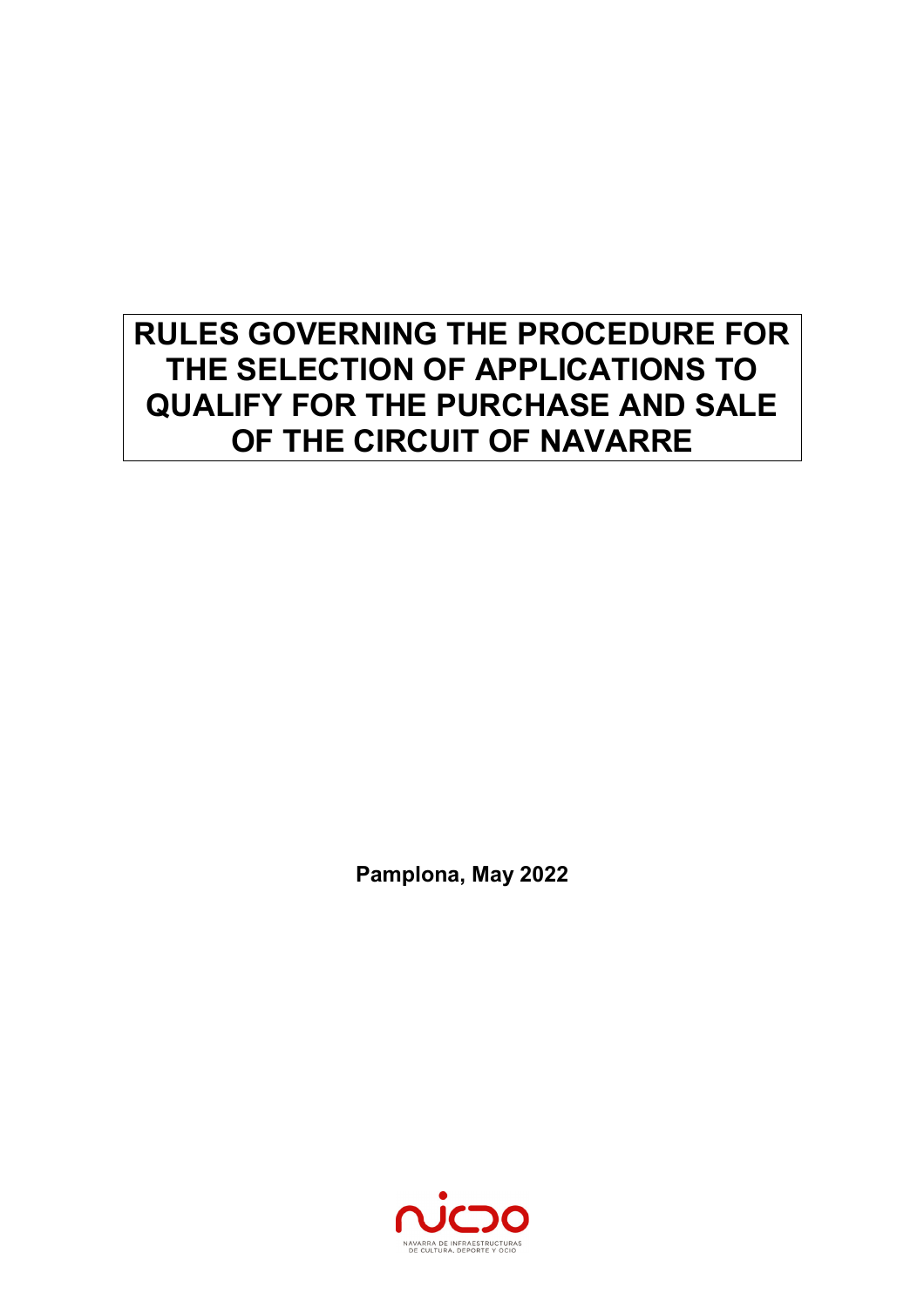### **INDEX**

| $\mathbf{1}$ .  |  |
|-----------------|--|
| 2.              |  |
| 3.              |  |
| 4.              |  |
| 5 <sub>1</sub>  |  |
| 6.              |  |
| 7.              |  |
| 8.              |  |
| 9.              |  |
| 10 <sub>1</sub> |  |
| 11.             |  |
| 12.             |  |
| 13.             |  |
| 14.             |  |
| 15.             |  |
| 16.             |  |
| 17.             |  |
| 18.             |  |

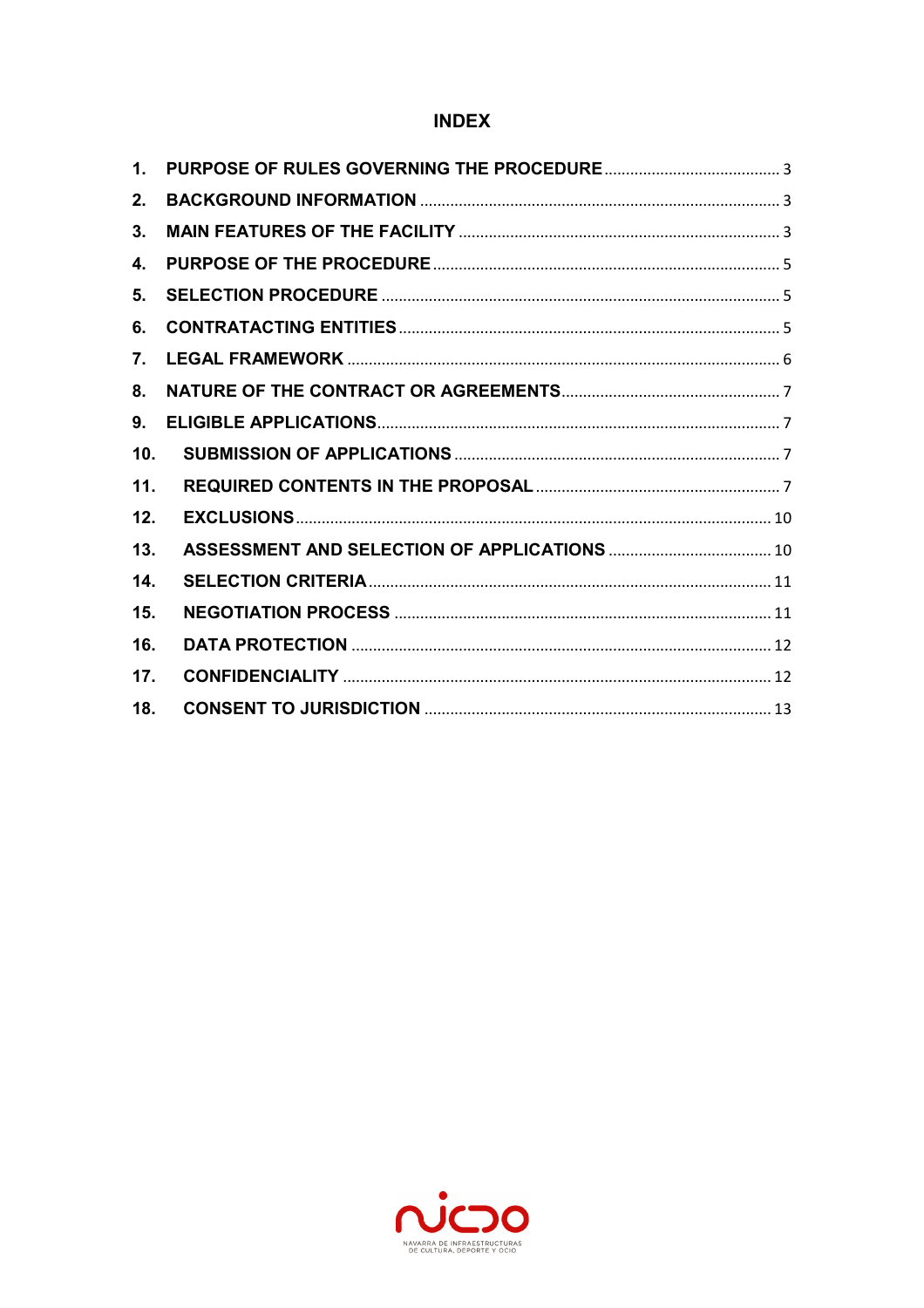## **1. PURPOSE OF RULES GOVERNING THE PROCEDURE**

The aim of this document is to regulate the selection of applications to qualify for the purchase and sale of the Circuit of Navarre.

### **2. BACKGROUND INFORMATION**

The Circuit of Navarre is owned by *Navarra de Infraestructura de Cultura, Deporte y Ocio Ltd.* (NICDO), a company owned by the Government of Navarre and affiliated to the Department of Culture and Sport.

As a project, the Circuit started in 2007 and its construction was completed in June 2010, which was the starting date of its activity. From June 2010 until February 2014, the Circuit of Navarre was managed by NICDO (initially called *Circuito Los Arcos*, Ltd.).

From 14<sup>th</sup> February 2014 until 31<sup>st</sup> December 2019, following a public call for tenders carried out for this purpose, the facility was managed by Los Arcos Motosport Ltd. (LAMS).

From 1st January 2020 to the present day, the facility is being managed by NICDO.

### **3. MAIN FEATURES OF THE FACILITY**

#### **TRACK**

- Total length: 3,933 m.
- **Possibility of having 2 simultaneous tracks (2.6 km and 1.3 km)**
- **Layout width: between 15 m. and 12 m.**
- Main straightaway: 800 m.
- **Turns: 15 (6 left and 9 right)**
- $\blacksquare$  Paddock: 41.000 m<sup>2</sup>
- **Approvals:** 
	- o FIA T1 & Grade 2 (testing up to F1 and GP2 races)
	- o FIM level B (Superbikes races) C/I

#### **BOXES**

- $\sim$  32 105 m<sup>2</sup> boxes (7 x 15 m) equipped with electricity, water and Wi-Fi service
- 8 sports offices and 2 meeting rooms
- **Briefing and press rooms**
- **Catering hall**

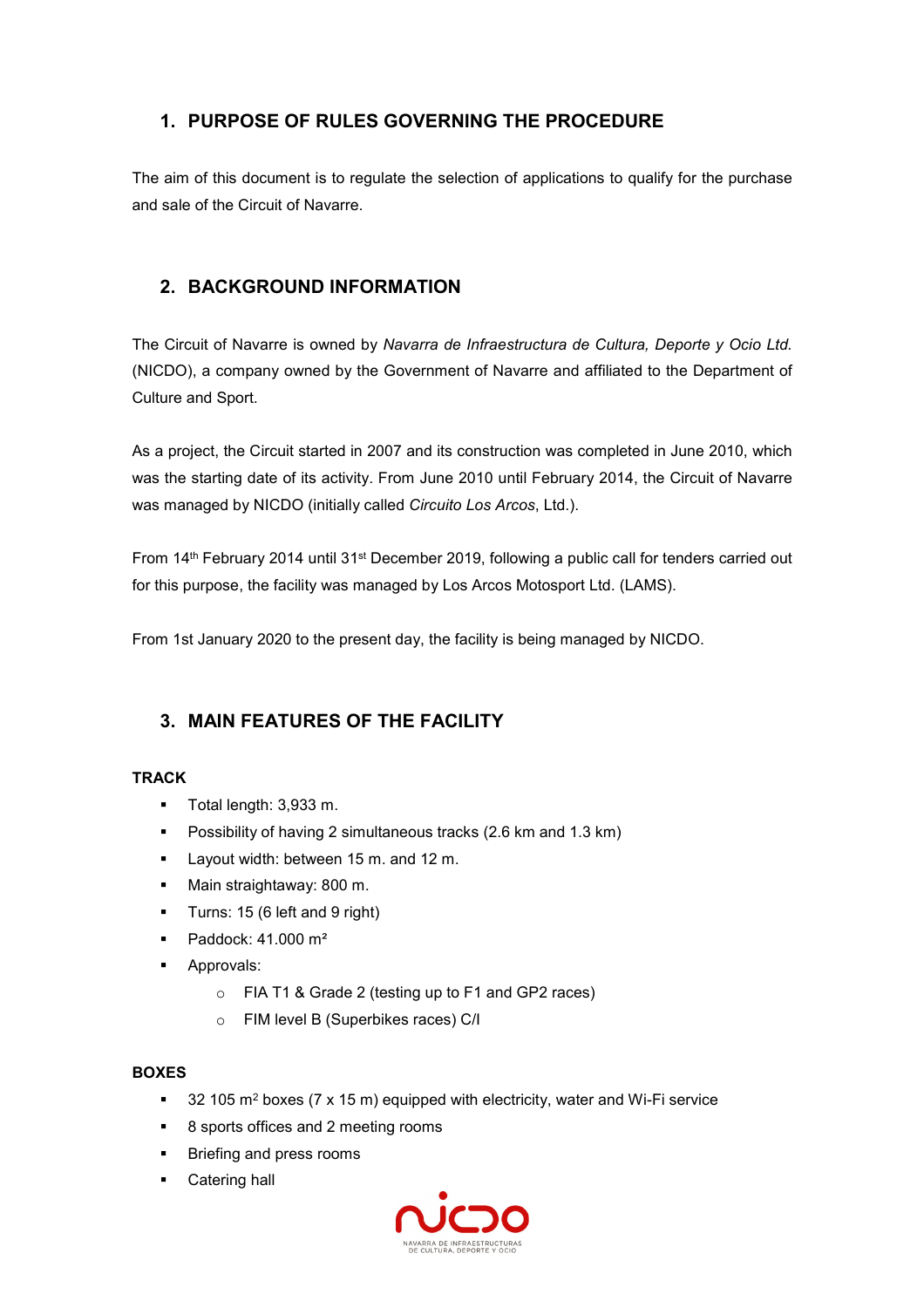- Paddock Bar with a terrace over the pitlane
- $\blacksquare$  17 hospitalities de 63 m<sup>2</sup>/u, including a 22 m<sup>2</sup> terrace overlooking the Pitlane
- $\blacksquare$  A 210 m<sup>2</sup> medical centre and burn unit

#### **CONTROL TOWER**

- Race Control with closed-circuit television (CCTV) and timing system (fibre optic and IP)
- Sales and administration administrative offices
- **•** Cutting-edge MYLAPS timing system
- **Room with loudspeakers, speaker and DJ equipment**
- 2 VIP areas of 300m<sup>2</sup> each for events and sponsors

#### **KARTING**

- **Permanent track length: 731 m.**
- 15 turns: 9 right, 6 left
- Width: 10 m. in the main straight y 8 m. in the rest of the racetrack
- **Briefing room, changing rooms, showers, shop**
- **Karts storage area**
- **•** Permanent lighting
- **Timing system**
- Paddock karting
- **Pelouse**
- **-** Parking
- **Showers**

#### **DRIFTING TRACK**

- Total surface: 14.000 m<sup>2</sup>
- **Layout length: 950 m.**
- Skid pad: 40 m. diameter
- **Sprinkler irrigation system across the whole surface**

#### **OFF-ROAD AREA**

- **Autocross track:** 
	- o Layout length: 1,100 m.
	- $\circ$  Width: 12 m.
	- o Turns: 7
	- o Regional homologation
- 4x4 area

### **ATALAYA CENTRE**

**Ground floor:** 

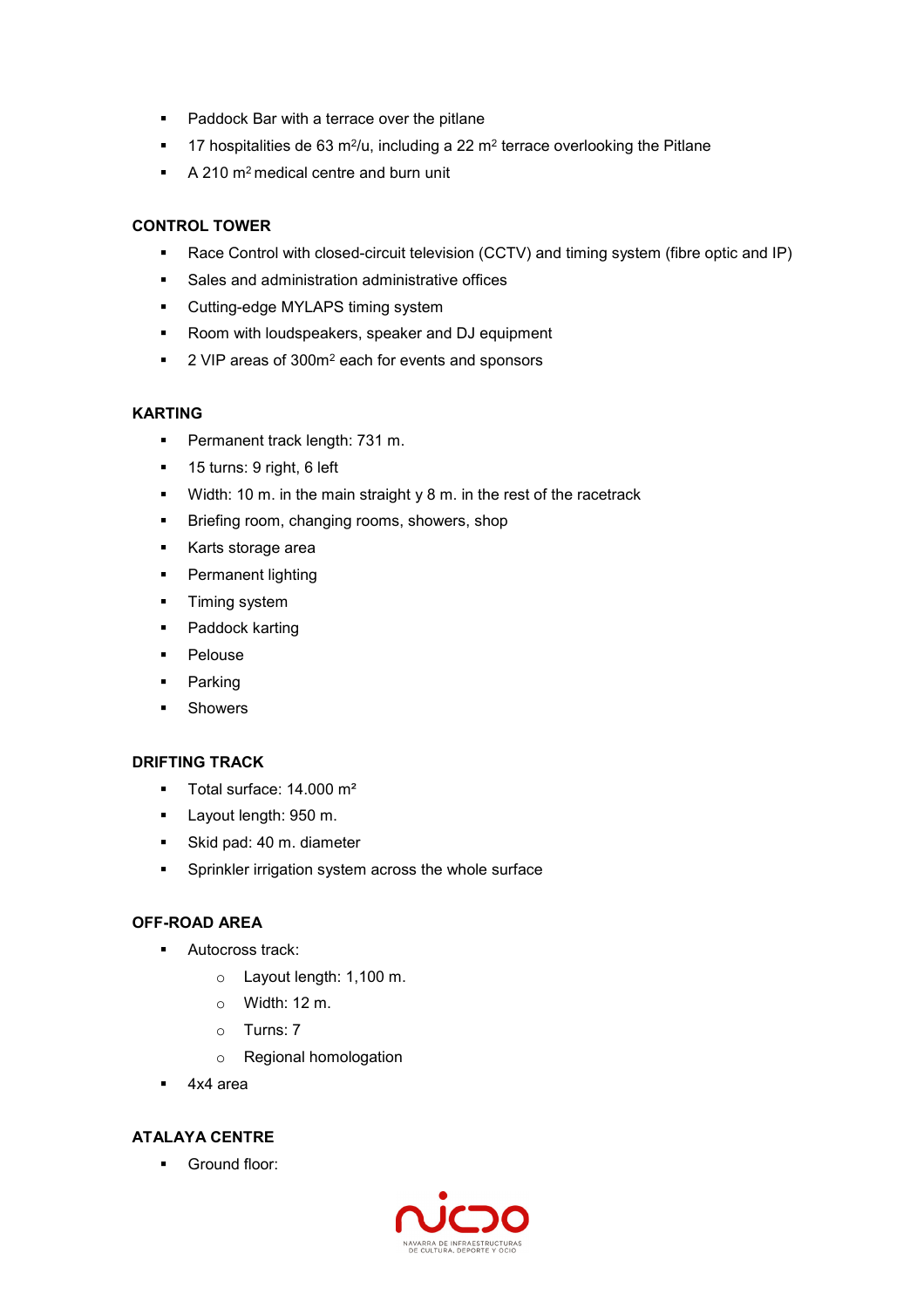- $\circ$  A fully equipped 295 m<sup>2</sup> event space
- **Commercial area, restaurant, bar and terrace**
- **First floor**
- **Terrace**
- Semi-basement

Further information on the facilities may be found on the website: http://www.circuitodenavarra.com/

### **4. PURPOSE OF THE PROCEDURE**

NICDO initiates this procedure to select eligible applications which may opt for the purchase and sale of the Circuit of Navarre.

From all the applications submitted, NICDO will select up to five, whenever possible, according to the conditions required and the score obtained from the application of the criteria set out in these Conditions.

The selection procedure will not result in any form of contract or grant any rights to the selected applications. It will only be used as an instrument to select the best applications following the principles of equality, transparency and objectivity.

#### Negotiation phase for the selected applications

Once the selection of candidates has been made, in accordance with the procedure set out in this document, a phase of individual negotiations will be initiated with each candidate until the presentation of firm offers for the purchase and sale of the facility and goodwill.

### **5. SELECTION PROCEDURE**

The selection procedure will be carried out following the criteria assessment established under provision 14 of this document.

Nevertheless, NICDO may at any time, and without any obligation to justify its decision, terminate the procedure or declare it void.

### **6. CONTRATACTING ENTITIES**

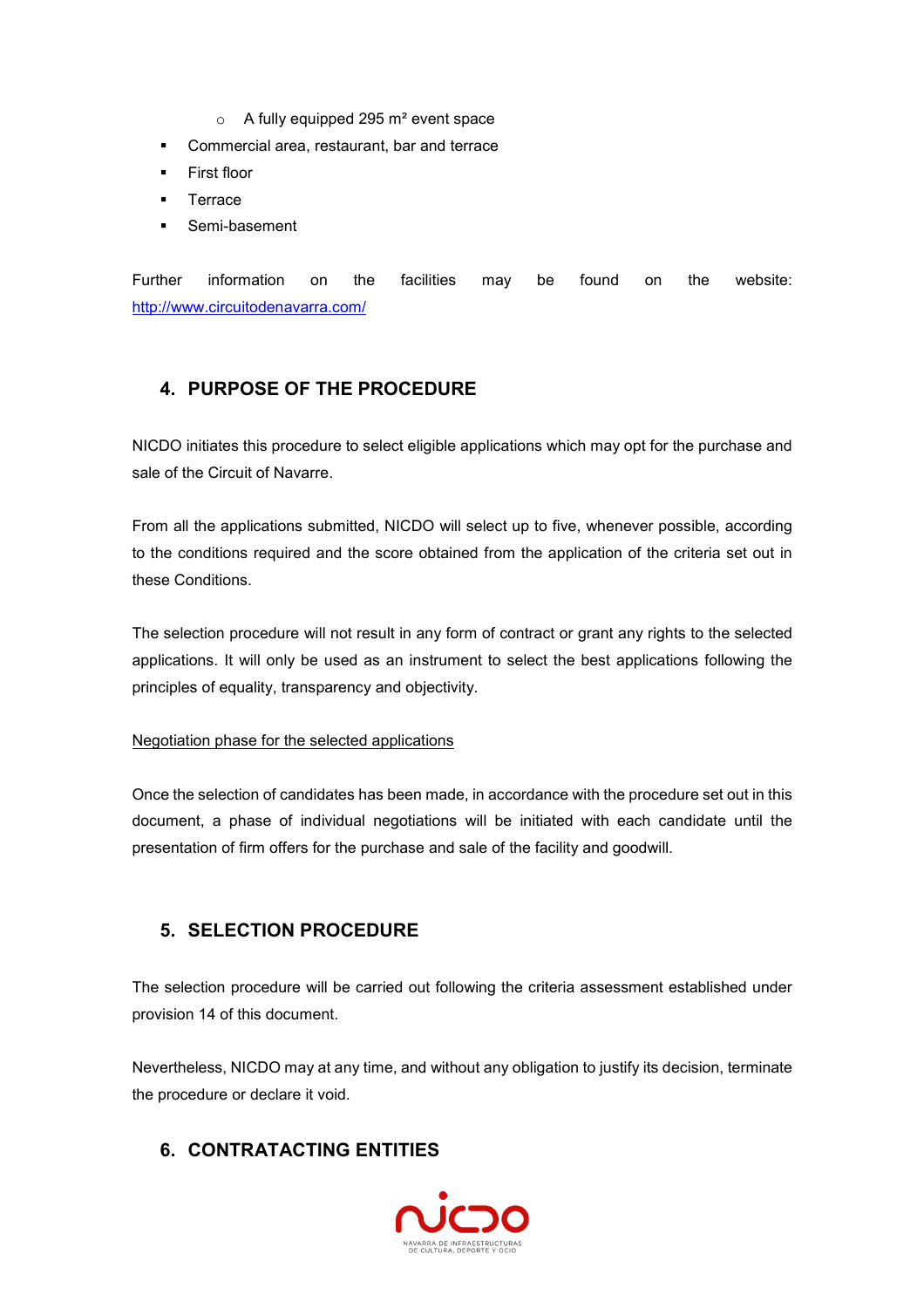NICDO shall be the entity to formalise the Purchase and Sale Agreement, the public deed and any agreement or document previously agreed on with the successful candidate after the negotiation process.

The candidate finally awarded the contract and the public deed (being composed or not by different natural or legal persons) must do so through an entity, with its registered office and address for tax purposes in Navarre. All corresponding contracts, documents or agreements will be signed through this entity.

Notwithstanding the foregoing, NICDO may transfer its position to the Chartered Community of Navarre or to any company in which either NICDO and/or the Chartered Community of Navarre holds, directly or indirectly, a stake in the share capital for the formalisation of the corresponding contracts, documents or agreements. Were this case, the consent of the successful candidate won't be required.

Neither the selected applications nor the successful candidate who is to formalise the Purchase and Sale Agreement and the public deed may transfer their position to a third party, except with prior written authorisation from NICDO.

### **7. LEGAL FRAMEWORK**

The procedure shall be governed by private law. In this sense, it must be stated that this procedure will not be subject to the regional *Foral* Law 2/2018, of 13 April, on Public Procurement.

Participation in this procedure implies the commitment to participate with full autonomy and responsibility, assuming the corresponding rights and obligations.

Submitting an application implies full acceptance of these terms and conditions, as well as the intent to enter into negotiations in the event of being selected, in accordance with the requirements stated by NICDO.

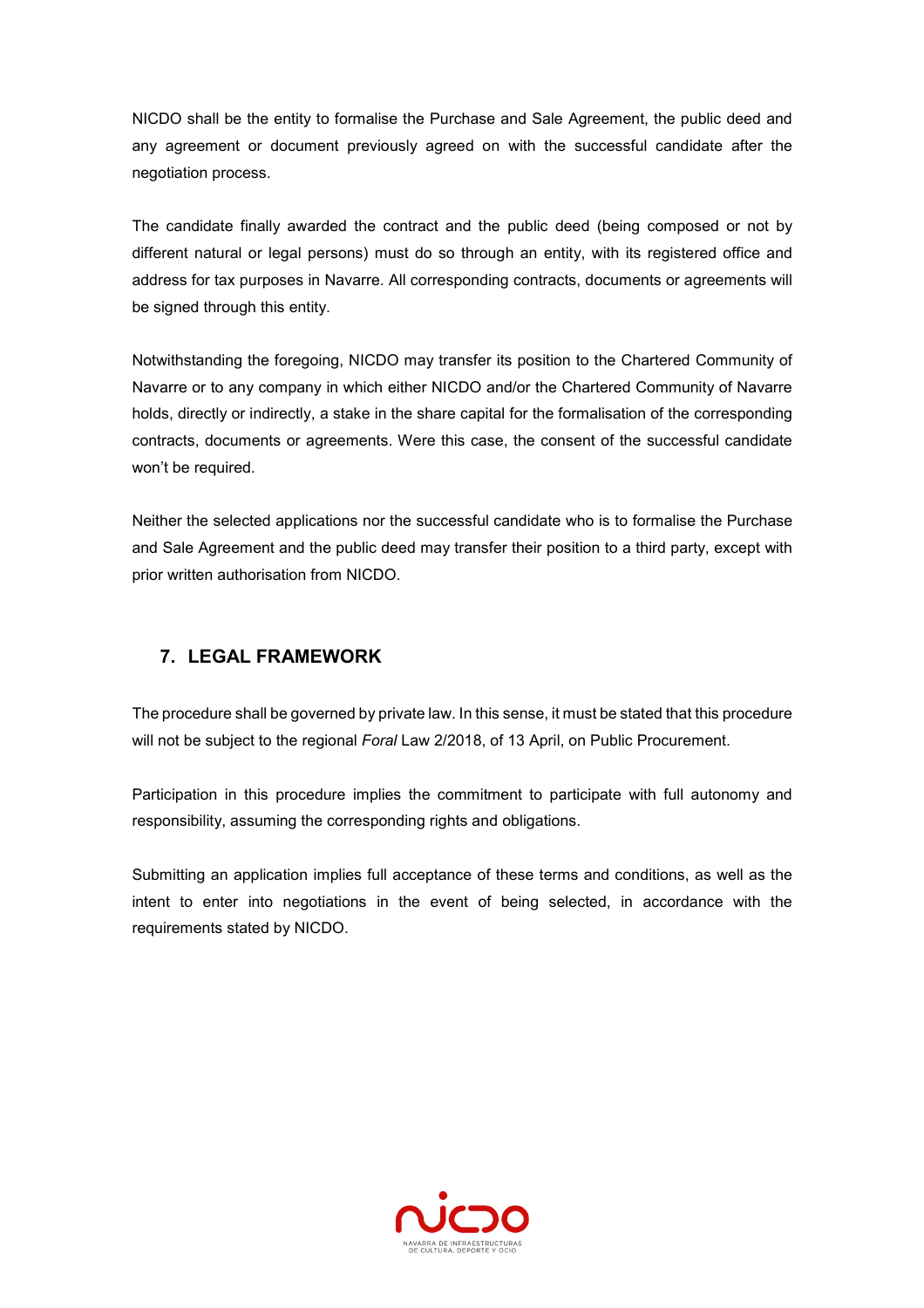### **8. NATURE OF THE CONTRACT OR AGREEMENTS**

The contract or any prior agreements or documents that may be formalised following the selection and negotiation period shall be of a civil nature.

### **9. ELIGIBLE APPLICATIONS**

Participation in the procedure is open to any natural or legal person, individually or jointly, who has the capacity to act and who accredits the requirements of capacity and fulfils and accepts the terms and conditions established in this document.

The application will be formalised by submitting a private document expressing the intent to participate in the selection procedure, including the list of natural and/or legal persons taking part, the percentage of participation of each party, if applicable, and the designation of a sole representative or proxy.

### **10. SUBMISSION OF APPLICATIONS**

Persons or entities interested in participating in the procedure must submit their applications in writing or by e-mail before 14:00 hours on Wednesday 1<sup>st</sup> June 2022, via nicdo@nicdo.es.

Applications submitted after this deadline will not be accepted.

### **11. REQUIRED CONTENTS IN THE PROPOSAL**

Applicants intending to participate in the selection procedure must submit a proposal including the following:

#### **A. CONTENTS OF THE APPLICATION**

**1.** A private **document** in which the intent to participate in the selection procedure is stated, the list of natural and/or legal persons involved in the application, the percentage of participation of each of them, if applicable, and the designation of a sole representative or proxy. The document must comply with the model attached as Annex I to this document.

**2. Sworn declaration** by all the natural and/or legal persons involved in the application, in accordance with the model attached as Annex II of this document, who must be:

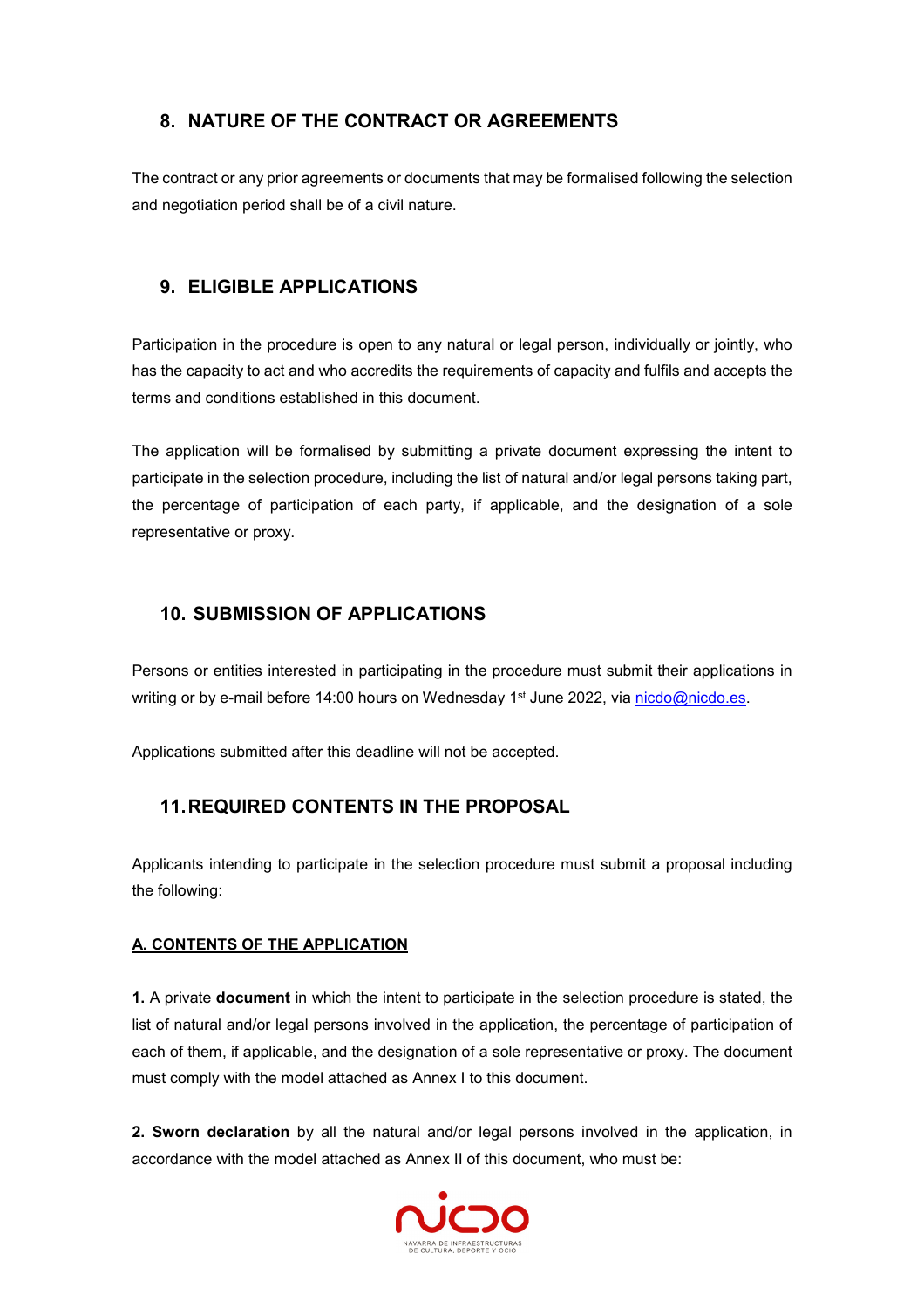- Up to date with their **tax obligations**.
- Up to date with their **Social Security obligations**.

**3. Email address of the application's sole representative or proxy**, for communication purposes.

#### **B. FINANCIAL SOLVENCY**

The level of financial solvency required to bid for the purchase and sale of the Circuit of Navarre is as follows:

Legal persons:

1 st. A turnover for an amount greater than 3,000,000 euros in the financial years 2020 and 2021, in sports, cultural or leisure facilities management activities.

2 nd. Positive net worth, for commercial purposes, in the last closed financial year, 2021.

Proof of the required level of solvency will be accredited through the presentation of accounting and/or business documentation, lodged, where appropriate, in the corresponding official registers in accordance with the applicable legislation.

- Individuals:

Statement issued by a financial institution, which accredits the individual's economic solvency to be eligible for the purchase and sale of the Circuit of Navarre.

In the event that the application is submitted by both natural and legal persons, it shall be deemed sufficient for one of the parties to provide proof of compliance with the required solvency.

#### **C. EXPERIENCE IN THE MANAGEMENT OF SPORTS AND/OR MOTOR SPORT FACILITIES**

Experience in management and/or maintenance of sports and/or motor sport facilities in the last 3 years shall be proven by submitting:

- In the case of legal persons, a summary of awards/contracts for sports and/or motor sports facility management services, indicating:
	- o Name and location of the facilities
	- o Starting and ending year of the provision of services
	- o Approximate annual turnover of the facilities

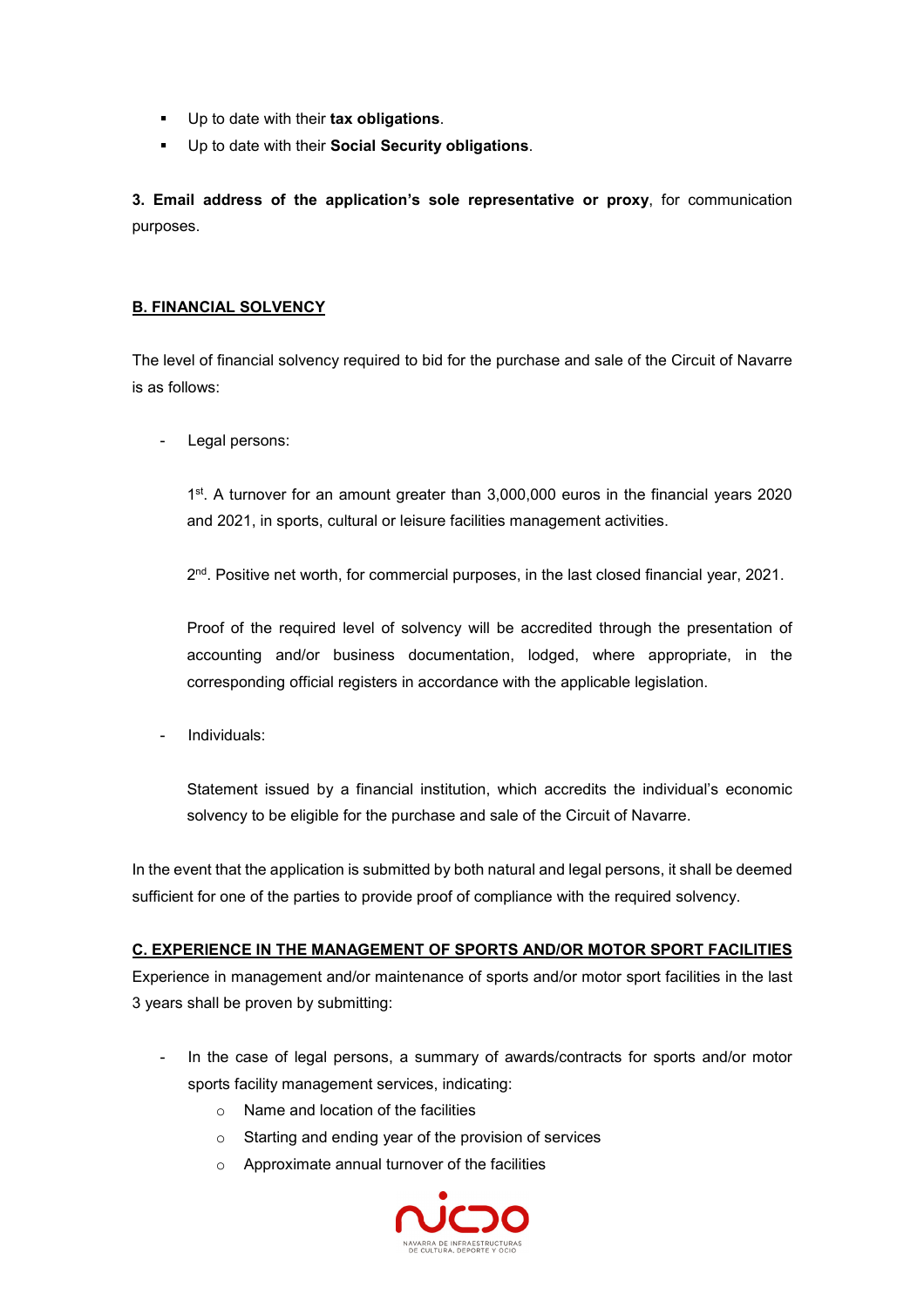- o Description of the type of facility
- o Description of the specific maintenance activities and tasks of the managed facilities
- $\circ$  In the case of facilities dedicated to motor sports, the grade of homologation by the corresponding International Federations.
- In the case of natural persons, a list of management positions held, indicating:
	- o Name and location of the facility or facilities
	- o Trade name of the contracting company or companies
	- o Starting and ending year of the provision of services
	- o Approximate annual turnover of the facilities
	- $\circ$  Description of the type of facility
	- $\circ$  Description of the specific maintenance activities and tasks of the managed facilities
	- $\circ$  In the case of facilities dedicated to motor sports, the grade of homologation by the corresponding International Federations.

### **D. EXPERIENCE IN THE DEVELOPMENT OF SPORTING OR MOTOR SPORT EVENTS AND/OR SHOWS**

Accreditation of experience in the development of sporting and/or motor sport events and/or shows in the last 3 years, either as a legal person or in a managerial position in the promoting or organising entity, shall be provided by submitting a summary with the following information:

- o Name and description of the event and/or show
- o Year in which the event was held
- $\circ$  Approximate amount of revenue from the event and/or generated economic impact

### **E. EXPERIENCE IN THE ORGANISATION OF SPORTING AND MOTOR SPORT COMPETITIONS**

Accreditation of experience in the organisation of sporting and motor competitions in the last 3 years, either as a legal person or in a managerial position in the promoting or organising entity, shall be provided by submitting a summary with the following information:

- o Name and description of the event and/or show. In the case of motor competitions, indication of level
- $\circ$  Year in which the event was held
- o Generated economic impact on the surrounding area
- o Approximate number of attendees/public

#### **F. EXPERIENCE IN THE MANAGEMENT OF OTHER TYPE OF FACILITES**

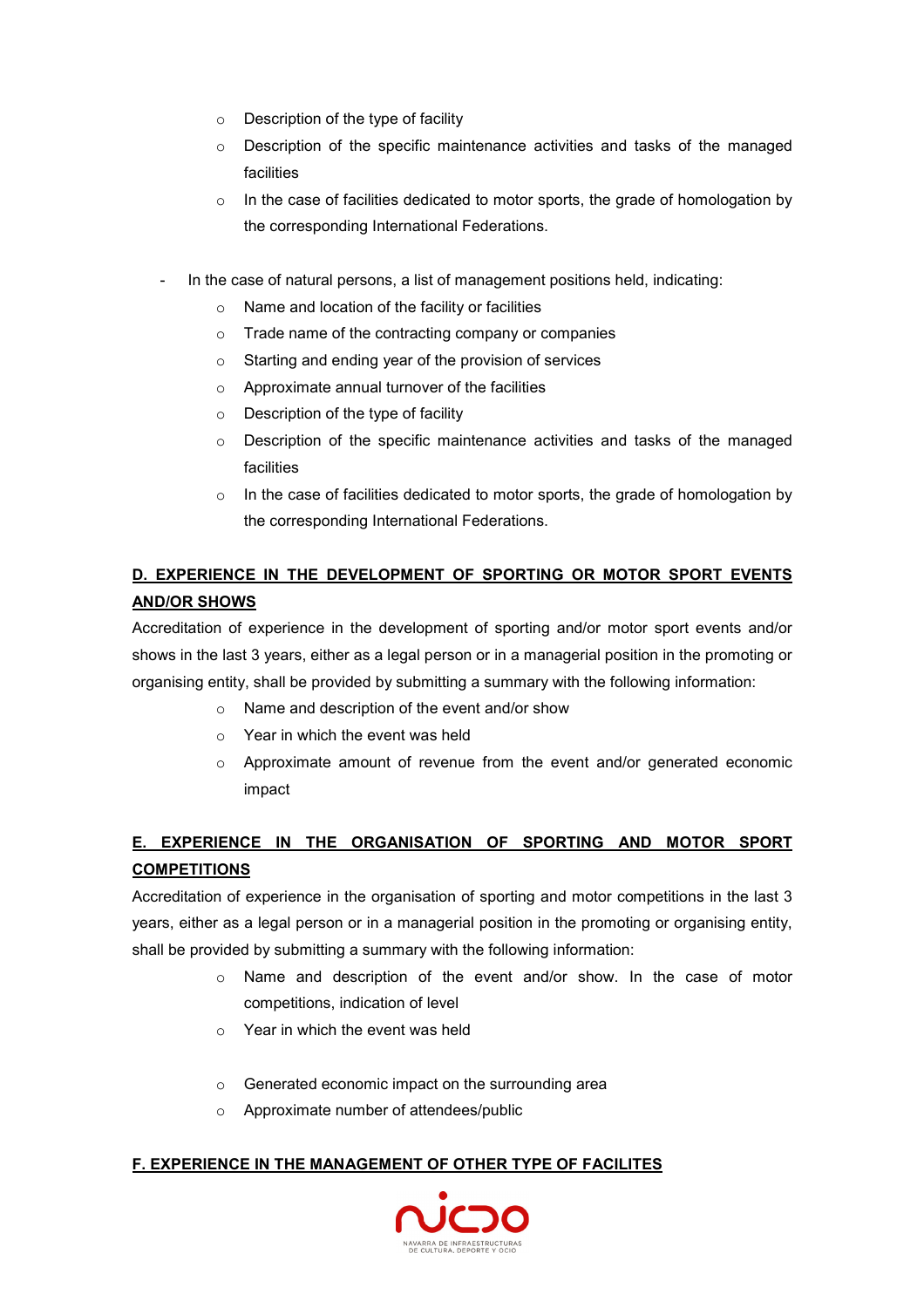Accreditation of experience in the management and/or maintenance of other types of facilities other than sports and/or motor sports facilities in the last 3 years must be provided by submitting the following:

- In the case of legal persons, a summary of facilities management service awards/contracts, indicating:
	- o Name and location of the facilities
	- o Starting and ending year of the provision of services
	- o Approximate annual turnover of the facilities
	- o Description of the type of facility
	- $\circ$  Description of the specific maintenance activities and tasks of the managed facilities
- In the case of natural persons, a summary of the management positions held, indicating:
	- o Name and location of the facility or facilities
	- o Trade name of the contracting company or companies
	- o Starting and ending year of the provision of services
	- o Approximate annual turnover of the facilities
	- o Description of the type of facility
	- $\circ$  Description of the specific maintenance activities and tasks of the managed facilities

### **12. EXCLUSIONS**

The following circumstances will result in the exclusion of applications from the procedure:

- **Late submission of application**
- **Failure to comply with the eligibility requirements**
- **Failure to comply with any of the rules governing the selection procedure**
- Failure to reach the minimum score indicated in rule 13
- **The application falls under any of the other exclusion circumstances established by these** rules or by the applicable legal regulations.

### **13. ASSESSMENT AND SELECTION OF APPLICATIONS**

Once the deadline for the presentation of applications has expired, NICDO will proceed, in an internal act, to analyse and evaluate the submitted documentation. Should defects or omissions be detected in any of the proposals which could be rectified, the interested parties will be notified by e-mail. In this case, any rectifications or additional supporting documents shall be submitted within a period of 5 calendar days.

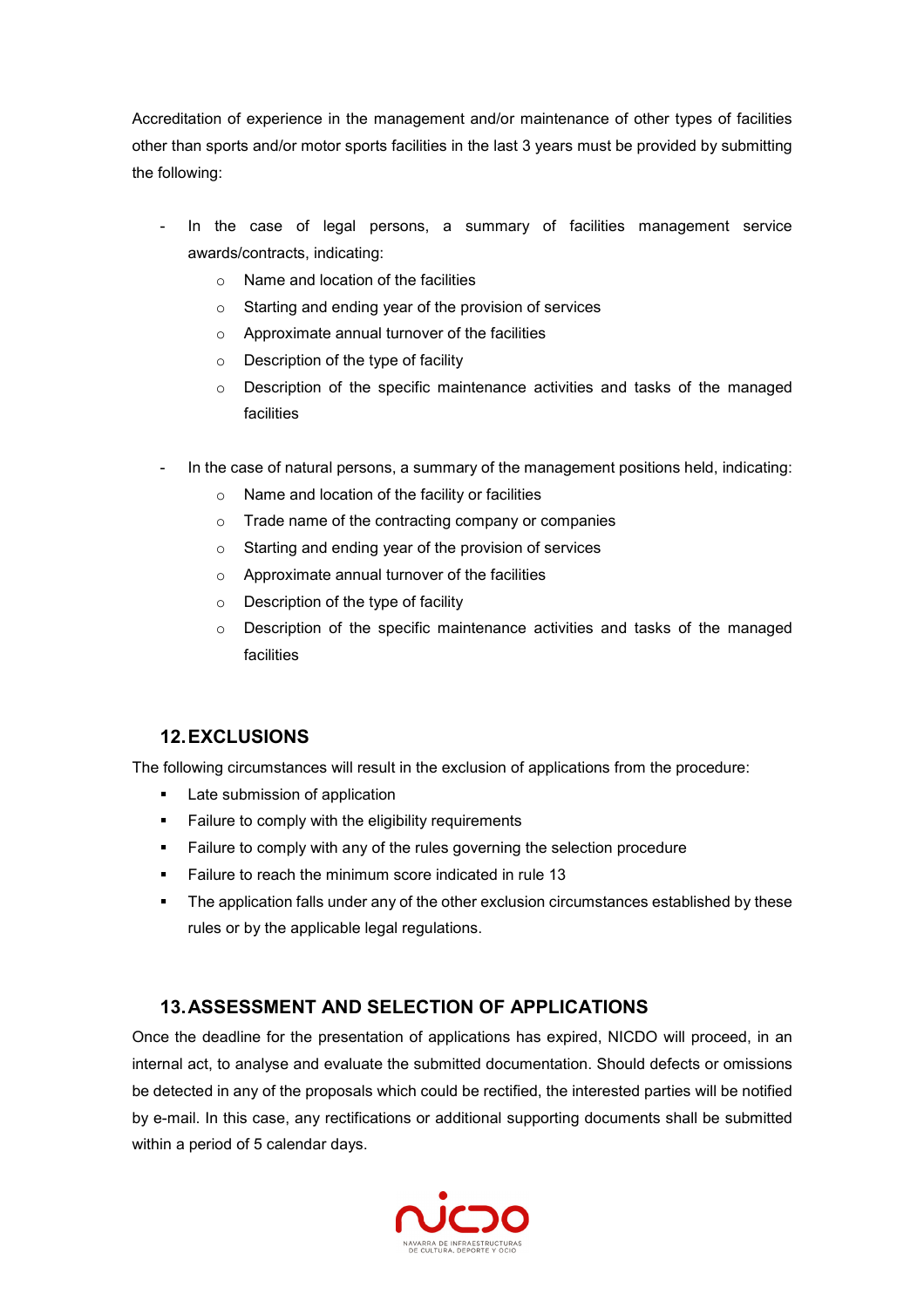Finally, NICDO will inform the applicants of the outcome of their decision process, selecting up to a maximum of five - whenever possible - to participate in the individual negotiation phase, in accordance with the conditions required and the score resulting from the criteria set out in this document, which in any case must be greater than 30 points.

### **14. SELECTION CRITERIA**

The following criteria will be taken into account for the assessment of applications, with a total score of 100 points, as follows:

**Experience in the management of sports and motor sports facilities 30 points** 

*The following factors shall be considered, but are not limited to, number of years of management, turnover, complexity of the facility, maintenance, etc. Special consideration shall be given, in particular, to the accreditation of experience related to the motor sport industry.* 

#### **Experience in the development of sporting events and/or shows 25 points**

*The following factors shall be considered, but are not limited to, the number, value or economic impact of each of the events and/or sporting shows, their complexity, etc. Special consideration shall be given, in particular, to the accreditation of experience related to the motor sport industry or motor sports facilities.* 

#### **Experience in the development of sports competitions 20 points**

*The following factors shall be considered, but are not limited to, the number, the number of sporting competitions held, their level or category, the approximate number of attendees, the generated economic impact on the surrounding area, etc. Special consideration shall be given, in particular, to the accreditation of experience related to the motor sport industry or and its different categories.* 

#### **Experience in the management of other type of facilities 25 points**

*The following factors shall be considered, but are not limited to, number of years of management, turnover, complexity of the installation, maintenance, etc.* 

### **15. NEGOTIATION PROCESS**

Once the successful applications have been selected, the negotiation process will be conducted as established by NICDO, including, but not limited to, the following stages:

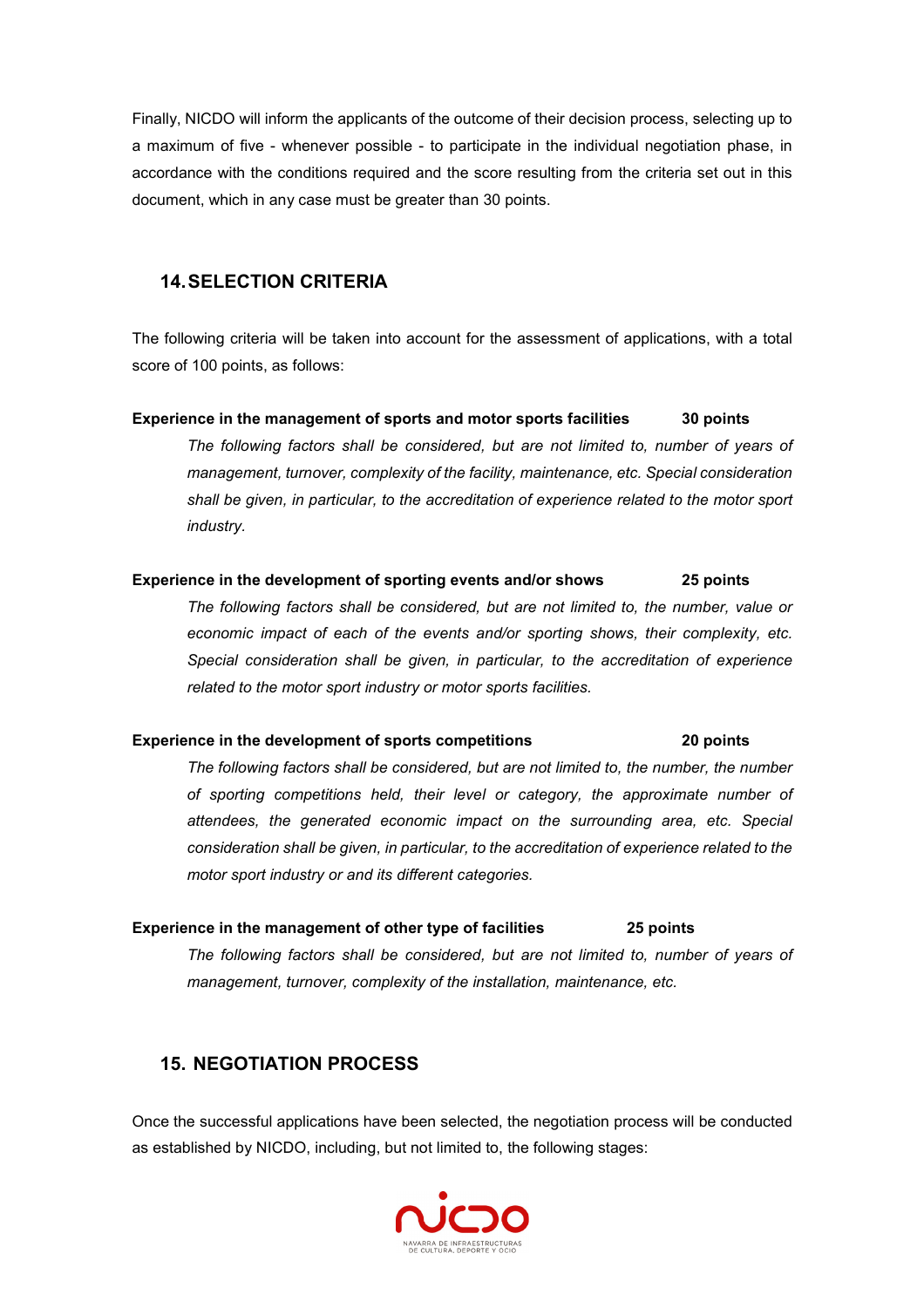- Submission of the supporting documentation certifying compliance with the requirements stated in the declaration model found in Annex II of this document.
- Individual meetings with each of the selected applications.
- Draft of the Term Sheet by NICDO and submission to the applicants.
- Submission of proposals and a programme for the management of sports and other nonrelated activities.

The decision for the formalisation of the sale and purchase contract, public deed or any previous agreement or document, will not grant any right to the successful applicant.

### **16. DATA PROTECTION**

NICDO is responsible for the processing of any personal data that shall be collected for the purpose of managing the call for the purchase and sale of the Circuit of Navarre, a facility owned by NICDO.

Legal basis of the processing: The processing of data is derived from and necessary to comply with the contractual or pre-contractual relationship with the interested party.

Data storage period: Data will be kept for the time necessary to comply with the stated purpose and will be stored for as long as the entity may have responsibilities arising from its processing.

Recipients of the data: Data may be transferred to judges and courts in compliance with current legislation, organisations or persons directly related to the data subject. Data may be published in third parties' own media as indicated in the call for applications.

Rights: Individuals have the right to access their own personal data and rectify it if it's inaccurate or incomplete, the right to suppression, opposition, portability and limitation of processing, by sending an e-mail to nicdo@nicdo.es. Likewise, interested parties may lodge a complaint with the Spanish Data Protection Agency by writing to C/ Jorge Juan, 6, 28001 (Madrid) or through its electronically at www.agpd.es.

### **17. CONFIDENCIALITY**

It is a *sine qua non* condition for all candidates to maintain complete confidentiality regarding all information; data etc. that they come across as a result from the selection process and negotiation phase. All candidates shall undertake and commit to maintain absolute professional secrecy and confidentiality regarding all knowledge, data and economic, technical and technological

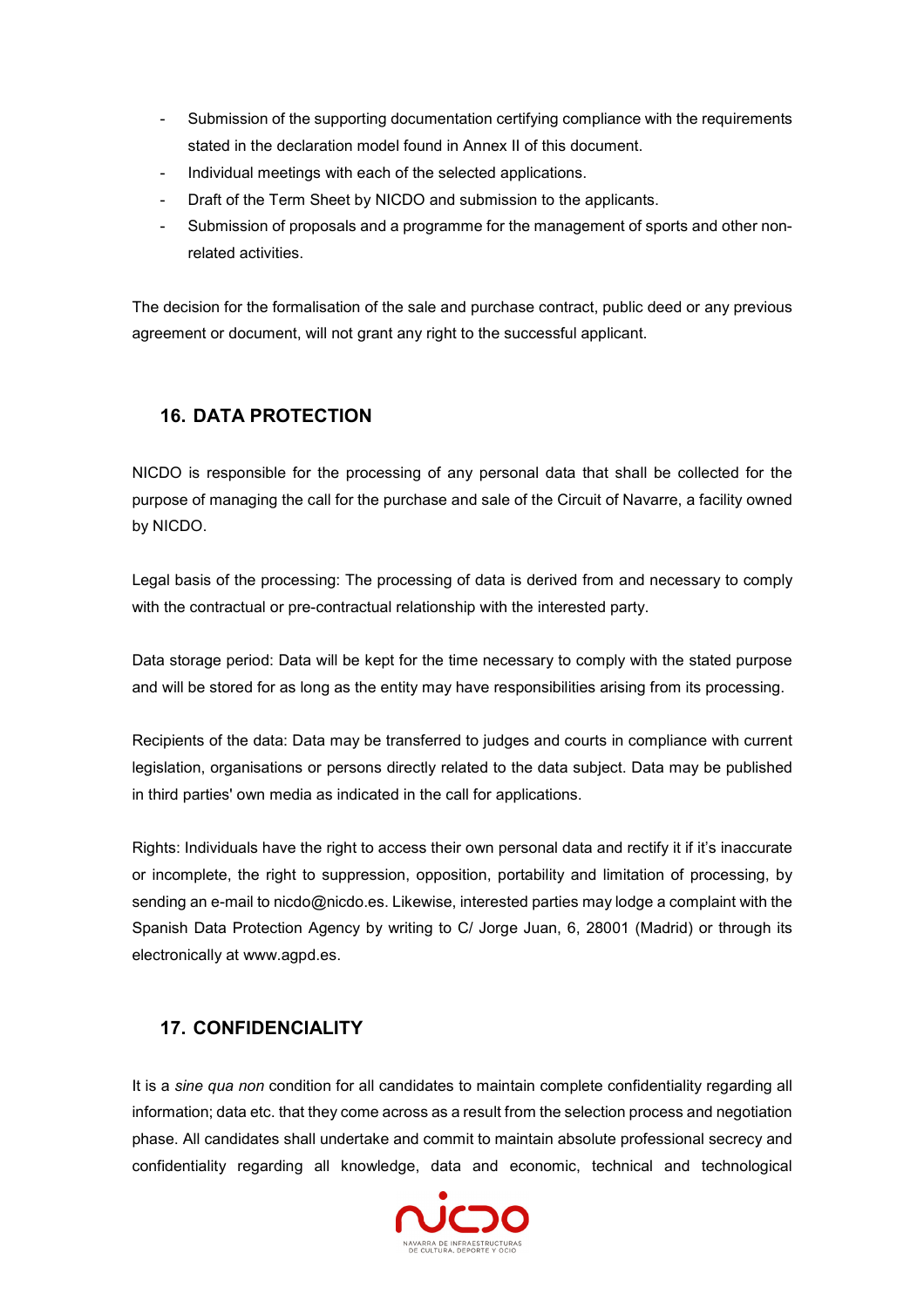information, know-how, research, commercial relations, clients, commercial and production strategies, events, acts and any other information to which they have access or knowledge.

This obligation to secrecy and confidentiality applies to all persons involved in the application for a period of 10 years from the date of notification of the selection results.

To this end, NICDO will formalise the corresponding confidentiality agreements with the selected candidates, prior to the start of the negotiation and information exchange process.

### **18. CONSENT TO JURISDICTION**

Regarding any aspect derived from this selection procedure, particularly regarding the contract, agreements or documents that may be formalised after the negotiation process, the jurisdiction of the Courts and Tribunals of Pamplona is established, and the candidates who request their participation accept this jurisdiction.

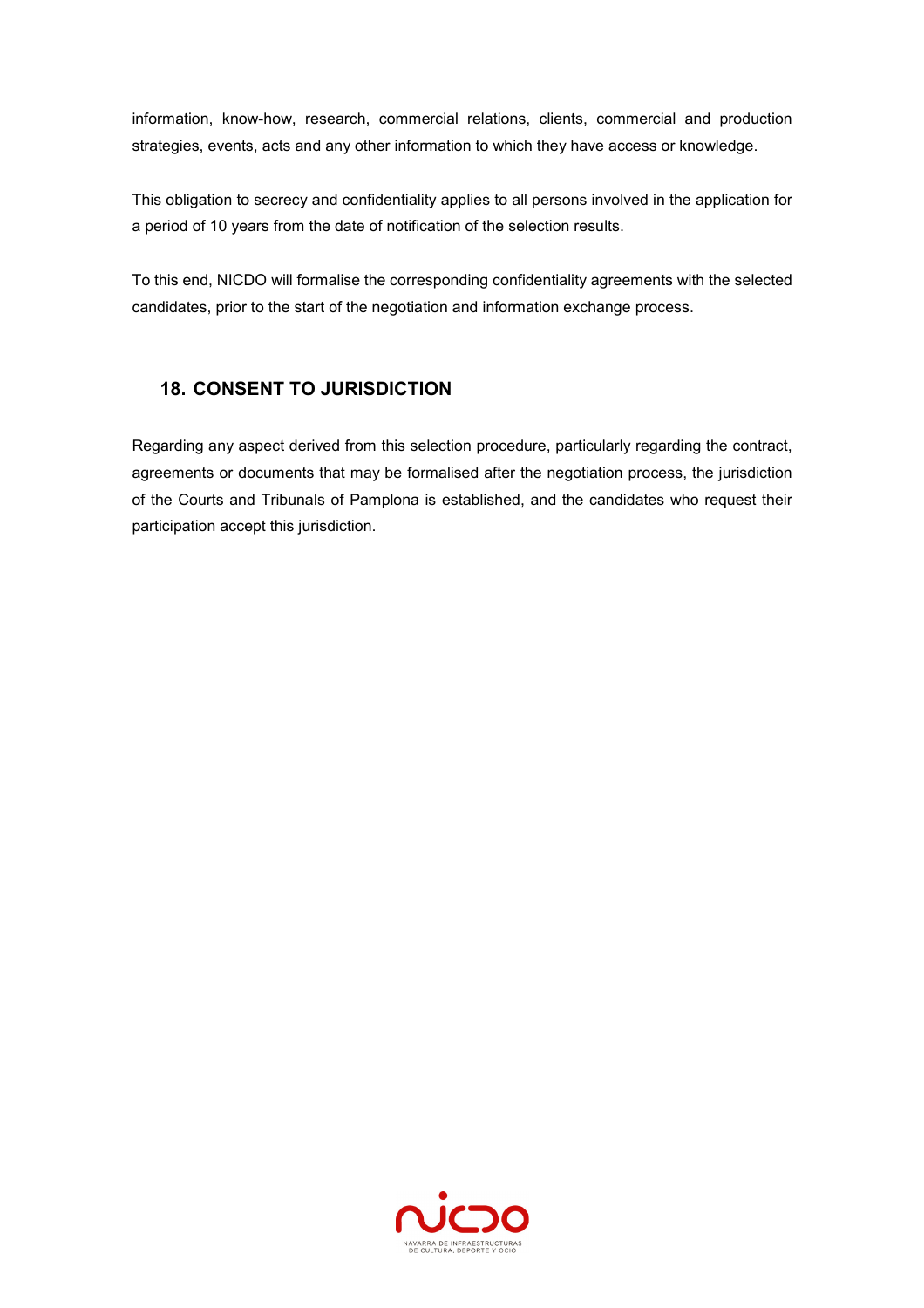#### **ANNEX I**

### **MODEL OF PRIVATE DOCUMENT OF MANIFESTATION OF INTENT TO PARTICIPATE IN THE SELECTION PROCEDURE TO TENDER FOR THE CONTRACT OF PURCHASE AND SALE OF THE CIRCUIT OF NAVARRE**

| Mr/Ms |                          |                          |        |  |    |        |    |         |    |              |
|-------|--------------------------|--------------------------|--------|--|----|--------|----|---------|----|--------------|
|       | Identity document number |                          |        |  |    |        |    |         |    |              |
| On    | their                    | own                      | behalf |  | On | behalf | οf | (delete | as | appropriate) |
| Mr/Ms |                          |                          |        |  |    |        |    |         |    |              |
|       |                          | Identity document number |        |  |    |        |    |         |    |              |
| On    | their                    | own                      | behalf |  | On | behalf | οf | (delete | as | appropriate) |

 $(\ldots)$ 

HEREBY DECLARE THAT

The aforementioned persons declare their intent to take part in the selection procedure for the purchase and sale of the Circuit of Navarre, in accordance with the following percentages:

- -

Should they be awarded the contract, the aforementioned persons hereby undertake to set up an entity with its own legal status, in accordance with the aforementioned percentages.

In turn, they appoint as their sole representative or proxy during the negotiation process and for the establishment of the terms and conditions in the event that they are awarded the contract for the formalisation of the aforementioned contract, to

 $Mr/Ms$ Identity document number

Signed, Signed, Signed, Signed, Signed, Signed, Signed, Signed, Signed, Signed, Signed, Signed, Signed, Signed, Signed, Signed, Signed, Signed, Signed, Signed, Signed, Signed, Signed, Signed, Signed, Signed, Signed, Signed

Signed,

**DATA PROTECTION**. NICDO is responsible for the processing of the personal data that shall be collected for the purpose of managing the call for the purchase and sale of the Circuit of Navarre.



Legal basis of the processing: The processing of data is derived from and necessary to comply with the contractual or pre-contractual relationship with the interested party.

Data storage period: Data will be kept for the time necessary to comply with the stated purpose and will be stored for as long as the entity may have responsibilities arising from its processing.

Recipients of the data: Data may be transferred to judges and courts in compliance with current legislation, organisations or persons directly related to the data subject. Data may be published in third parties' own media as indicated in the call for applications.

Rights: : Individuals have the right to access their own personal data and rectify it if it's inaccurate or incomplete, the right to suppression, opposition, portability and limitation of processing, by sending an e-mail to nicdo@nicdo.es. Likewise, interested parties may lodge a complaint with the Spanish Data Protection Agency by writing to C/ Jorge Juan, 6, 28001 (Madrid) or through its electronically at www.agpd.es.